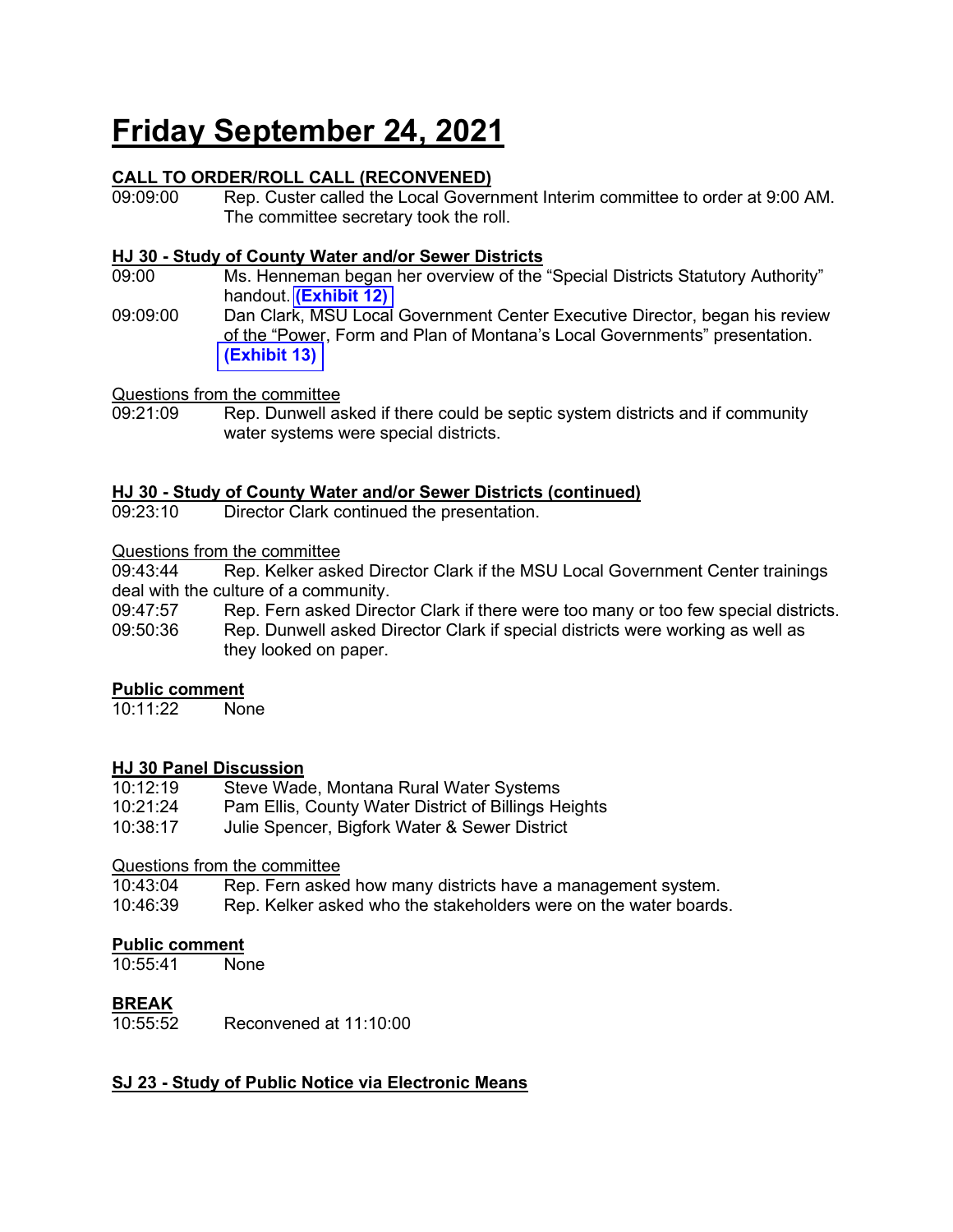11:10:28 Ms. Henneman began her overview of the "LC10: A bill draft to allow electronic public notice" handout. **[\(Exhibit 14\)](https://leg.mt.gov/content/Committees/Interim/2021-2022/Local-Gov/21_Sept/LC10_Overview.pdf)** 

## Questions from the committee

Rep. Dunwell asked Ms. Henneman about the time requirement differences in public notices regarding online publications and newspapers.

## **SJ 23 - Study of Public Notice via Electronic Means**

- Members began the city clerk discussion starting with Marty Rehbein from the city of Missoula, MT.
- 11:29:27 Stacey Amundson, City of Glasgow
- 11:31:34 Jodi Rogers, City of Choteau
- 11:33:19 Marie Johnson, Cascade County

#### **Questions from the committee \*\*\***

- 11:37:16 Rep. Fern asked what the acceptable use of social media is in the context of the challenge of informing people of meetings the open meeting laws.
- 11:40:46 Rep. Kelker asked the panel to help the committee discuss parameters.
- 11:43:56 Sen. Sweeney asked what the budget is for some of the counties regarding legal notices, and what their budgets were for notices in newspapers.
- 11:49:41 Rep. Dunwell asked Ms. Johnson about the cost to publish the ballot electronically.
- 11:51:10 Rep. Fern asked Ms. Johnson about legal interpretations and considerations moving forward as more practices are going online.
- 11:52:42 Sen. Bogner asked if a statewide notice website would be beneficial.

## **Public comment**<br>11:58:35 Dire

- Director Clark, MSU Local Government Center
- 12:00:20 Rhonda Wiggers, Montana Broadcasters Association

#### **LUNCH**

12:06:45 Reconvened at 13:00:27

## **SJ 23 - Study of Public Notice via Electronic Means**

Director Clark began his discussion of self-governing and general power governments, forms of county and city governments, and the 10-year voter review handouts. **[\(Exhibit 15\)](https://leg.mt.gov/content/Committees/Interim/2021-2022/Local-Gov/21_Sept/BoardPacket1.pdf)**

## Questions from the committee

- Rep. Fern asked Director Clark how the committee would define the parameters regarding what the review commission can do.
- 13:24:31 Rep. Kelker asked Director Clark if a city has chosen to have self-governing power and a charter, does that make them more idependent and less dependent on the Legislature.
- 13:29:08 Rep. Fern asked Director Clark if home rule was as popular in the 70's as it is now, and if the committee could get an example of a statute a city could not implement now if we didn't have home rule.
- 13:34:13 Rep. Dunwell asked Director Clark why other local governments aren't selfgoverning.